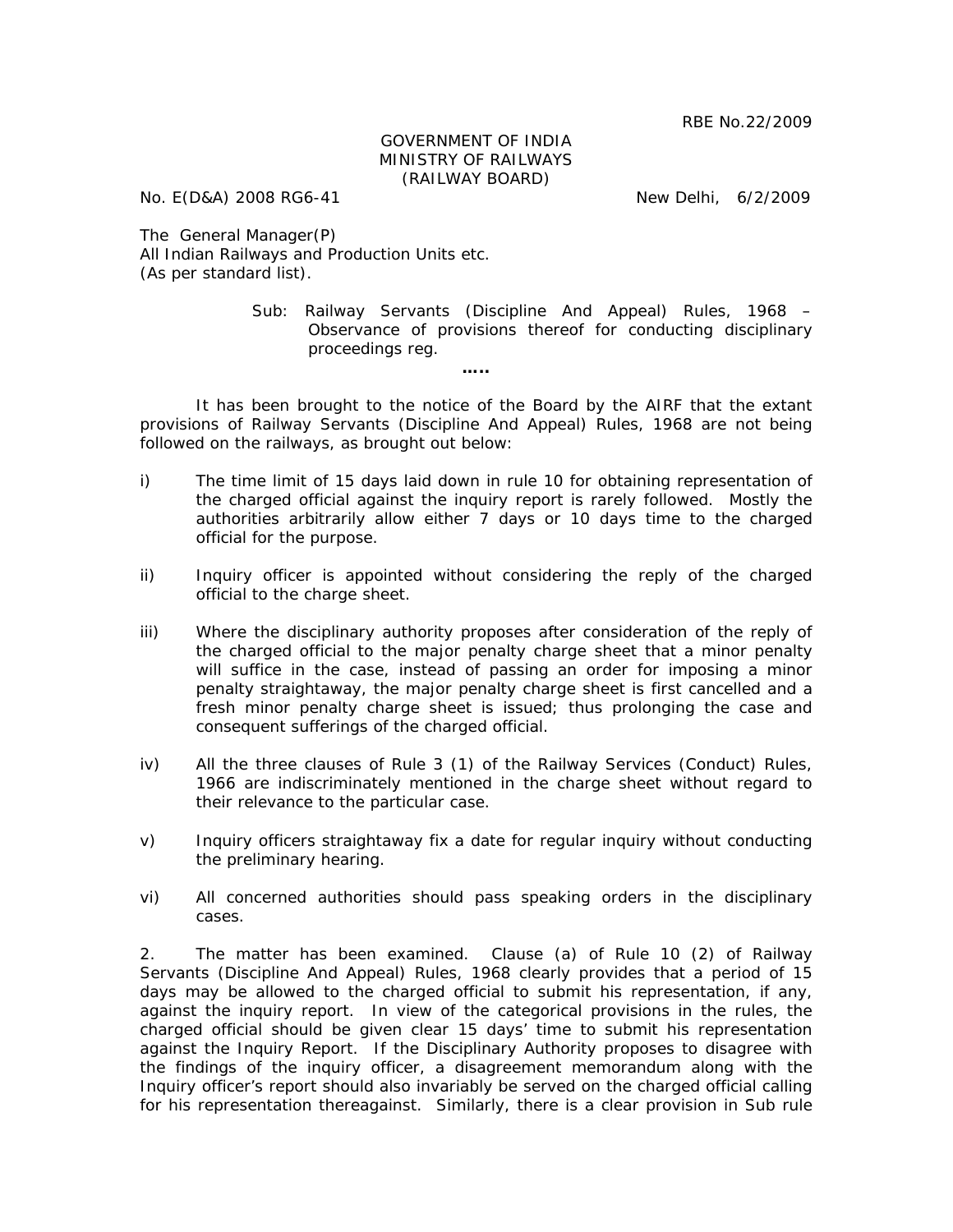(9) (a) (i) of rule 9 that on receipt of the written statement of defence, the disciplinary authority shall consider the same and decide whether the inquiry should be proceeded with under the rules. In other words, decision whether to remit the case for inquiry or not may be taken only after the statement of defence has been considered. Accordingly, inquiry officer may be appointed only after statement of defence has been considered and decision has been taken to remit the case for inquiry.

3. Attention of the railways is also invited to instructions contained in Board's letter, No. E(D&A) 2001 RG6-37 dated 13.12.2001 which deals with cases where action is taken under sub rule  $(9)$   $(a)$   $(iv)$  of rule 9 i.e. where the disciplinary authority after consideration of the written statement of defence with reference to a major penalty charge memorandum, is of the opinion that imposition of a major penalty is not necessary and proposes to impose a minor penalty other than the penalty of withholding of increment attracting the provisions of sub rule (2) of rule 11. It will be noticed that the instructions dated 13.12.2001 mentioned above, clearly states that a single speaking order should be passed to cover both the dropping of the major penalty proceedings and imposition of the minor penalty. In other words, issuance of a fresh minor penalty charge sheet is not required in such cases. These instructions may please be kept in view while dealing with cases which involves application of provisions of sub rule (9) (a) (iv) of rule 9.

4. Railways will also appreciate that each of the three clauses of Rule 3 (1) of Railway Services (Conduct) Rules, 1966 has a different connotation. Care should therefore, be taken while framing the charges and only the rule(s) applicable to the specific case should be mentioned in the charge sheet. Mention of both clause (i) relating to lack of integrity and clause (ii) relating to lack of devotion of duty which broadly signifies negligence with respect to the same charge, for example, would be quite misleading and give an impression that the disciplinary authority itself is not clear about the misconduct committed by the charged official. It becomes difficult to defend such a situation especially when challenged in a Court of Law and should therefore, be avoided.

5. Railways may also please ensure that the inquiry officer invariably conduct preliminary hearing after giving due notice as specified in Rule 9 (11), before the regular inquiry is commenced. In this preliminary hearing, the charged official may be asked by the inquiry officer inter alia whether he has received the charge sheet, understood the charges and accept these charges or not. As brought out in item (vii) of Board's letter No. E(D&A) 85 RG6-21 dated 30.5.85, this opportunity could also be used to lay down a time bound programme for inspection of listed documents, submission of the lists of defence documents and defence witnesses and charged official's requirement of additional documents etc. which will also facilitate speedy finalization of regular inquiry.

6. Needless to say, the authority exercising disciplinary powers should invariably pass a reasoned and speaking order in the case. Passing of such an order not only demonstrates that justice has been done but also enables the charged official to appreciate his mistake and to rectify it for future. Instructions impressing upon the need for passing reasoned and speaking orders in disciplinary cases have already been issued from time to time in the past.